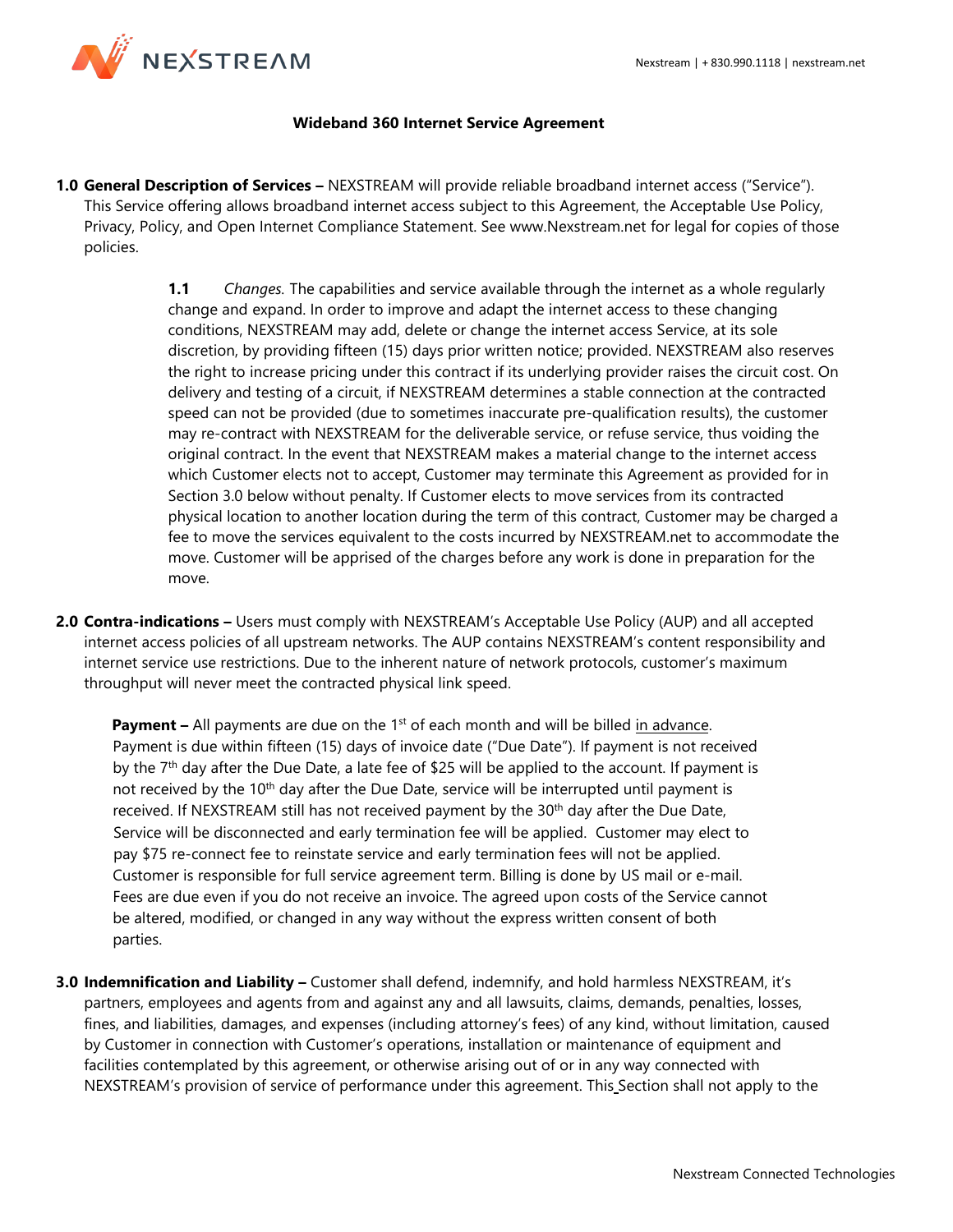

extent that any loss or damage is caused by the gross negligence or willful misconduct on the part of NEXSTREAM

> **3.1** NEXSTREAM will not be liable for any act, omission to act, negligence or defect in the quality of service of any underlying carrier or other service whose facilities or services are used in furnishing any portion of the service received by the Customer. NEXSTREAM will not be liable for any failure of performance that is caused by or the result of any act or omission by customer or any entity other than NEXSTREAM that furnishes services, facilities, or equipment used in connection with NEXSTREAM's services or facilities

**3.2** NEXSTREAM shall provide 99.99% total system availability. Pro-rated fee adjustments will be provided only for periods of service loss greater than twenty-four (24) consecutive hours.

**4.0 CONFIDENTIALITY.** This agreement, rates and terms shall be held in confidence by all parties, except as allowed in writing by NEXSTREAM If either party discloses such information to a person within that party's company on a need to know basis, such person will be advised of the confidential nature of said information.

## **5.0 DISCLAIMER OF WARRANTIES AND LIMITATION OF LIABILITY**

**6.1** NEXSTREAM provides services hereunder strictly on an "AS IS" and "AS AVAILABLE" basis without any express guarantee or assurance of quality, reliability or functionality. Except as expressly set forth herein, Customer accepts all risk, including all risk with respect to suitability, use and performance of internet Connection Service. NEXSTREAM DISCLAIMS ALL EXPRESS AND IMPLIED WARRANTIES, INCLUDING WARRANTIES OF MERCHANTABILITY AND FITNESS FOR A PARTICULAR PURPOSE. In any instance involving performance or nonperformance by NEXSTREAM with respect to services provided hereunder. Customer's sole remedy shall be refunded of a pro-rate portion of the price paid for internet access which was not provided. Refunds will be provided only for periods of service loss greater than twenty-four (24) consecutive hours.

**6.2** NEXSTREAM will not be liable for any damage that Customer may suffer arising out of use, or inability to use, the internet access Service except for willfully negligent acts by NEXSTREAM personnel, NEXSTREAM will not be liable for unauthorized access to Customer's transmission facilities or Customer's Customers' data files, programs, procedures or information through accident, fraudulent means or devices, or any other method, regardless of whether such damage occurs as a result of NEXSTREAM's negligence. NEXSTREAM shall not be liable for indirect, consequential, incidental, or special damages even if advised of the possibility in advance. NEXSTREAM shall not be liable for any lost property or data of Customer or Customer's Customers. NEXSTREAM's liability for damages to Customer for any cause whatsoever, regardless of form of action, shall be limited to the greater of the total amounts paid by Customer to NEXSTREAM hereunder.

## **6.0 TERMINATION**

**7.1** *Term*. This contract is for a one-year (12) month term. Early termination will result in a charge for service through the remainder of the term committed.

**7.2** *Termination by Either Party.* If any of the events below occur with respect to one party, then the other party may terminate this Agreement effective immediately upon the delivery or written notice:

1. A party becomes insolvent; files a voluntary petition in bankruptcy, proposed any dissolution, liquidation, reorganization or recapitalization; has filed against it an involuntary petition in bankruptcy, or receiver is appointed or takes possession of the party's property, and such petition is not dismissed or stayed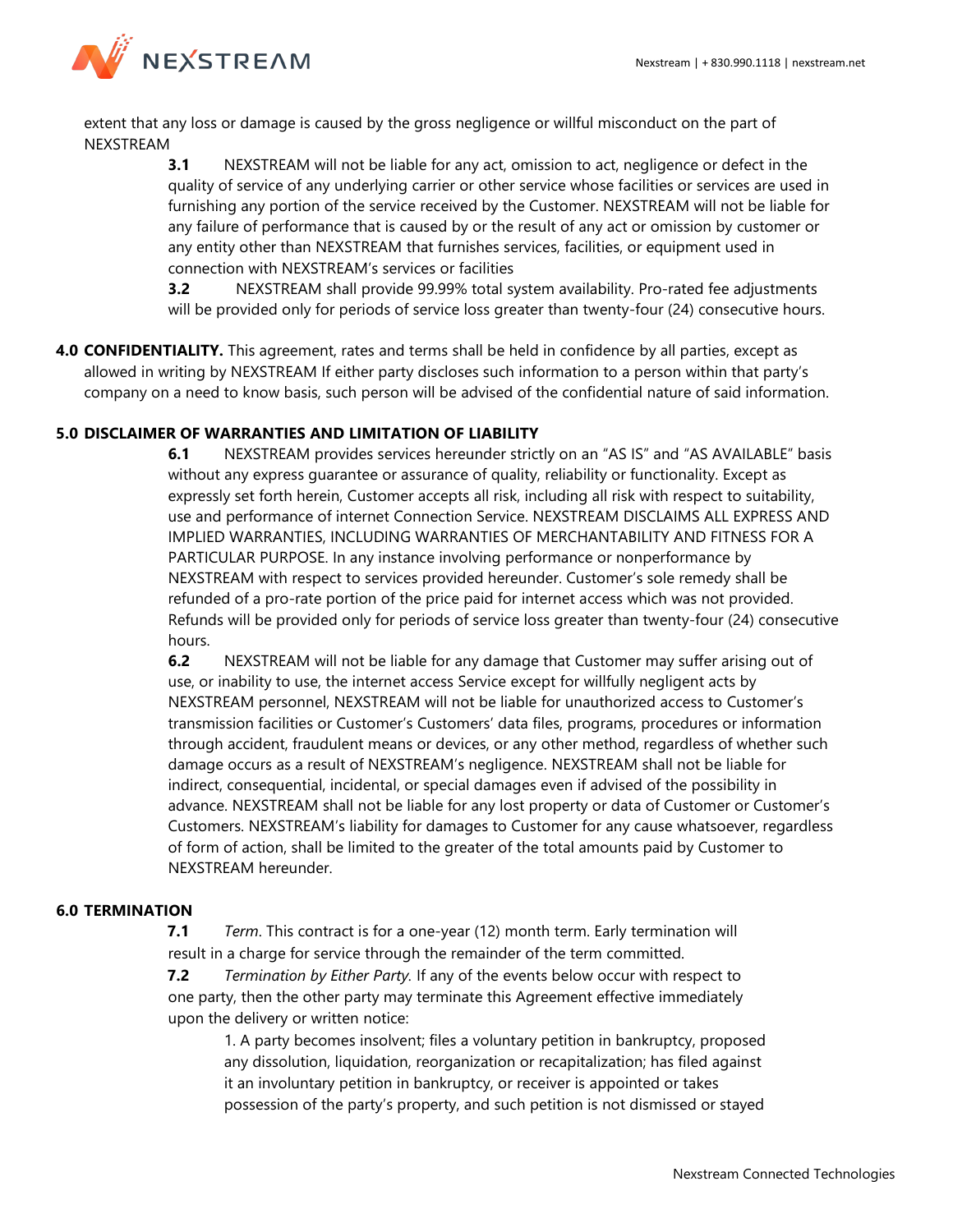

within ten (10) calendar days of such filing, appointment or taking possession; makes an assignment for the benefit or creditors, or is adjudicated as bankrupt; or takes any similar action under the law of any jurisdiction.

2. Material breach of this Agreement which is not remedied within ten (10) calendar days after written notice (describing the breach with particularity) has been given.

3. Customer is merged into or acquired by another entity or there is a substantial change in Customer's direct or indirect ownership or control of its voting securities or the sale of substantially all of its assets.

**7.3** *Effect of Termination.* Upon termination Customer agrees to cease all use of the internet access and to return any NEXSTREAM-provided equipment and software. Failure to do so will result in additional charges on your final bill. Equipment can be shipped to:

Nexstream Attention: Service Termination 415 S Washington St Fredericksburg, TX 78624

- **8.0 FORCE MAJEURE –** Neither Party will be liable for, or will be considered to be in breach of or default under this Agreement on account of, any delay or failure to perform as required by this Agreement as a result of any causes or conditions that are beyond such Party's reasonable control and that such Party is unable to overcome through the exercise of commercially reasonable diligence. If any force majeure event occurs, the affected Party will give prompt written notice to the other Party and will use commercially reasonable efforts to minimize the impact of the event.
- **9.0 NOTICE AND PAYMENT –** Any notice required to be given under this Agreement shall be in writing and delivered personally to the other designated party at the above stated address or mailed by certified, registered or Express mail, return receipt requested or by overnight delivery. Either party may change the address to which notice or payment is to be sent by written notice to the other under any provision of this paragraph.
- **10.0 JUSRISDICTION/DISPUTES –** This Agreement shall be governed in accordance with the laws of the State of Texas. All disputes under this Agreement shall be resolved by litigation in the courts of the State of Texas, County of Gillespie including the state and federal courts therein and the Parties all consent to the jurisdiction of such courts, agree to accept service of process by mail, and hereby waive any jurisdiction or venue defenses otherwise available to it.
- **11.0 AGREEMENT BINDING ON SUCCESSORS –** The provisions of the Agreement shall be binding upon and shall inure to the benefit of the Parties hereto, their heirs, administrators, successors and assigns.
- **12.0 ASSIGNABILITY –** Neither party may assign this Agreement or the rights and obligations thereunder to any third party without the prior express written approval of the other party which shall not be unreasonably withheld.
- **13.0 WAIVER –** No waiver by either party of any default shall be deemed as a waiver of prior or subsequent default of the same of the other provisions of this Agreement.